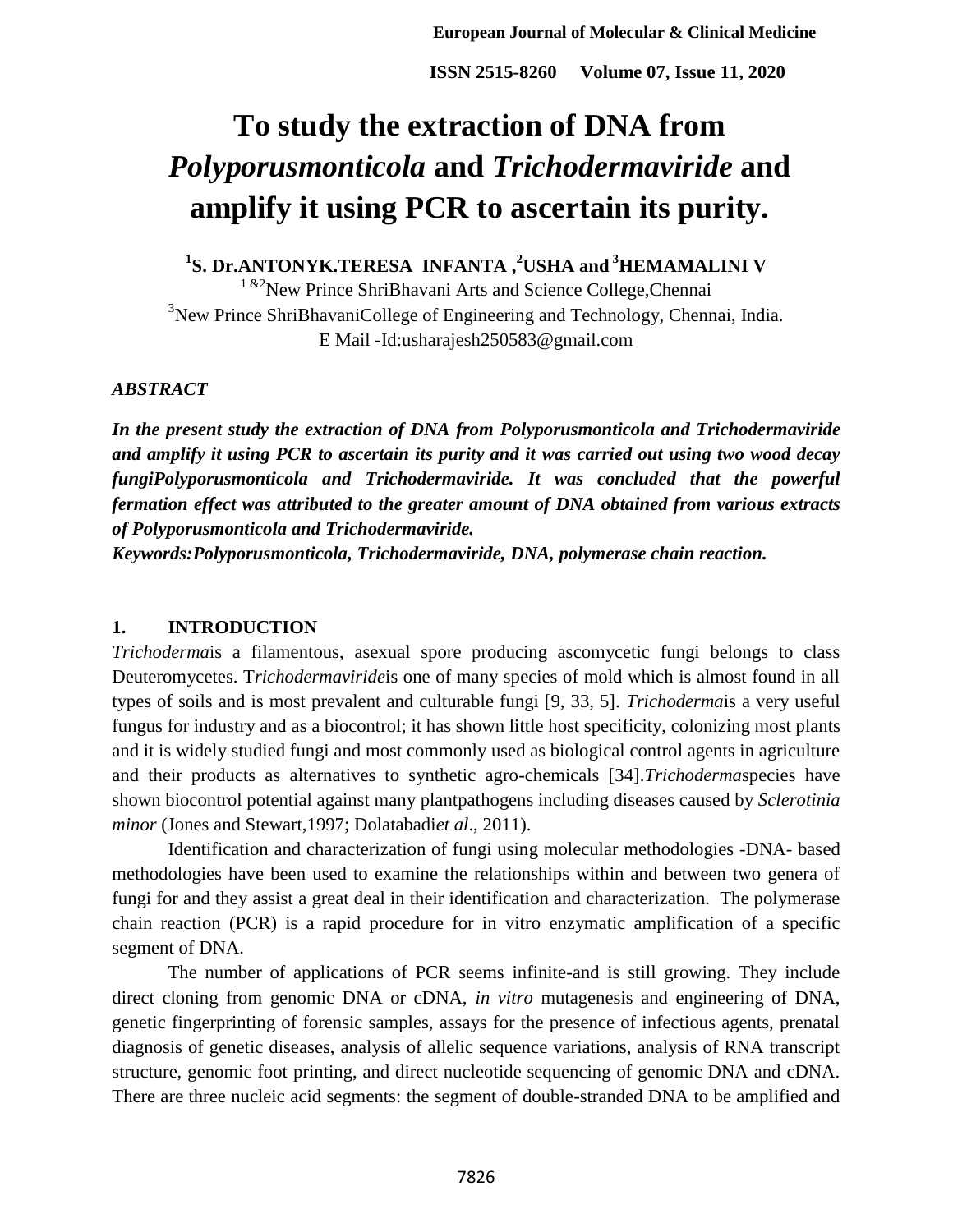two single-stranded oligonucleotide primers flanking it. Additionally, there is a protein component (a DNA polymerase), appropriate deoxyribonucleoside triphosphates (dNTPs), a buffer, and salts.

### **2. MATERIALS AND METHODS**

*Extraction of DNA from partially purified Trichodermaviride* and *Polyporusmonticola was carried out using hexadeclytrimethyl ammonium bromide (CTAB) (Brook man et al., 2000) as described below.*

Ground sample as fine as possible in liquid nitrogen using a pestle and mortar.Collected the ground sample in a 1.5 ml eppendorf tube to about the 0.1ml mark.Added 800microliter CTAB isolation buffer (100mMTris-HCl,pH8;1.4MNaCl;20mMEDTA (sodium salt);2%hexadeeyltrimethylammonium bromide [CTAB] ) and mixed thoroughly by vortexing.Incubate at 70ºC for 30 minutes and vortex again at 15 minutes.Added 500μl chloroform and vortexed to form a white emulsion.Spinned at top speed (1300rpm) in a microfuge for 10 minutes.Taken off 500μl of the upper aqueous layer and dispensed into another eppendorf tube.Added 300 μl isopropanol and mixed gently inverting the tube several times.Incubated at room temperature for 5 to 10 minutes to allow the DNA to precipitate then spinned in a microfuge at top speed for 15 minutes.Carefully poured off the supernatant.

The DNA was visible as a grey pellet.The pellet was washed in 1ml 70% ethonol. The pellet was freed from the base of the tube by flicking the tube.Incubated at 70<sup>o</sup>c for 10 minutes and during the incubation agitate the pellet by flicking the tube. The pellet should become whiter and more clearly visible.Spinned at top speed for 10 minutes.Carefully taken off the ethanol and dry the pellet (either at room temperature or at 70°c for 5 minutes being careful not to over dry).The pellet was resuspended in appropriate volume of TE (approximately 50 to 100μl depending on the size of the pellet) warmed if necessary to help dissolve the pellet.

#### **I. Quantification of DNA using absorption spectroscopy:**

 Absorption of DNA sample is measured at several different wavelengths to assess purity and concentration of nucleic acids.  $A_{260}$  measurement are quantitative for relatively pure nucleic acid preparation in microgram quantities .Absorbance readings cannot discriminate between DNA and RNA ; however ,the ratio of *A* at 260 and280 nm can be used as an indicator of nucleic acid purity .Proteins ,for example, have a peak absorption at 280 nm that will reduce the  $A_{260}/A_{280}$ ratio .Absorbance at 325 nm indicates particulates in the solution or dirty cuvettes; contaminants containing peptide bonds or aromatic moieties such as protein and phenol absorb at 230nm.DNA extracted from *Polyporusmonticola* and *Trichodermaviridec* were quantified.

#### **II. Polymerase chain reaction (PCR)**

The polymerase chain reaction (PCR) is a rapid procedure for in vitro enzymatic amplification of a specific segment of DNA. Like molecular cloning, PCR has spawned a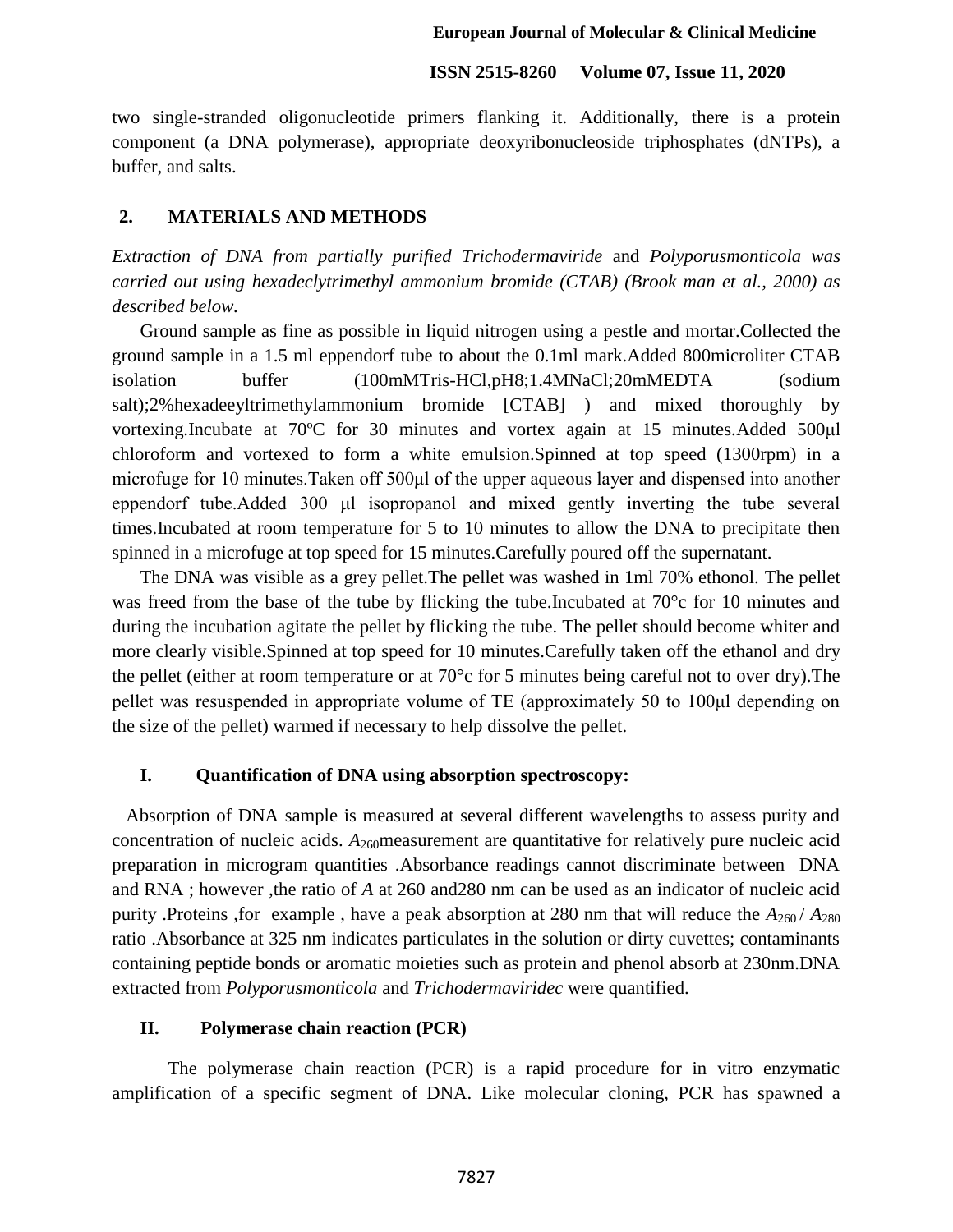multitude of experiments that were previously impossible. The number of applications of PCR seems infinite-and is still growing. They include direct cloning from genomic DNA or cDNA, in vitro mutagenesis and engineering of DNA, genetic fingerprinting of forensic samples, assays for the presence of infectious agents, prenatal diagnosis of genetic diseases, analysis of allelic sequence variations, analysis of RNA transcript structure, genomic foot printing, and direct nucleotide sequencing of genomic DNA and cDNA. There are three nucleic acid segments: the segment of double-stranded DNA to be amplified and two single-stranded oligonucleotide primers flanking it. Additionally, there is a protein component ( a DNA polymerase), appropriate deoxyribonucleoside triphosphates (dNTPs), a buffer, and salts.

The primers are added in vast excess compared to the DNA to be amplified. They hybridize to opposite strands of the DNA and are oriented with their 3' ends facing each other so that synthesis by DNA polymerase (which catalyzes growth of new strands  $5' \rightarrow 3'$ ) extends across the segment of DNA between them. One round of synthesis results in new strands of indeterminate length which, like the parental strands, can hybridize to the primers upon denaturation and annealing. These products accumulate only arithmetically with each subsequent cycle of denaturation, annealing to primers, and synthesis.

 However, the second cycle of denaturation, annealing, and synthesis produces two singlestranded products that together compose a discrete double-stranded product, which is exactly the lemgth between the primer ends. Each strand of this discrete product is complementarey to one of the two primers and can therefore participate as a template in subsequent cycles. The amount of this product doubles with every subsequent cycle of synthesis, denaturation, and annealing, accumulationg exponentially so that 30 cycles should result in a 228-fold(270million-fold) amplification of the discrete product.PCR was carried out using the method of sambrook et al (1989).

#### **Reagents and equipment:-**

- 10 X PCR Reaction buffer.10mM deoxynucleosidetriphosphates(dNTPs), 2.5 mM each of dATP,dCTP,dGTP and dTTP. TaqDNA polymerase, a heat-stable polymerase. Many different polymerases are available, the most common being Taq polymerase isolated from the organism Thermophilusaquaticus.
- Primers, short single stranded DNA fragments (20-30bp), which allow the DNA polymerase to bind to the DNA template and initiate the synthesis of DNA.

 Template, and DNA containing ssmple.Thermal Cycler(PCR machine).0.2mL PCR tubes *Method :-*

| Component         | For 1 reaction | for n reaction* |  |
|-------------------|----------------|-----------------|--|
| 10x PCR buffer    | $5 \mu$        |                 |  |
| dNTPs<br>.ul      |                |                 |  |
| MgCl <sub>2</sub> | $3\mu$ l       |                 |  |

#### **1. Setup the PCR master mix excluding DNA template.**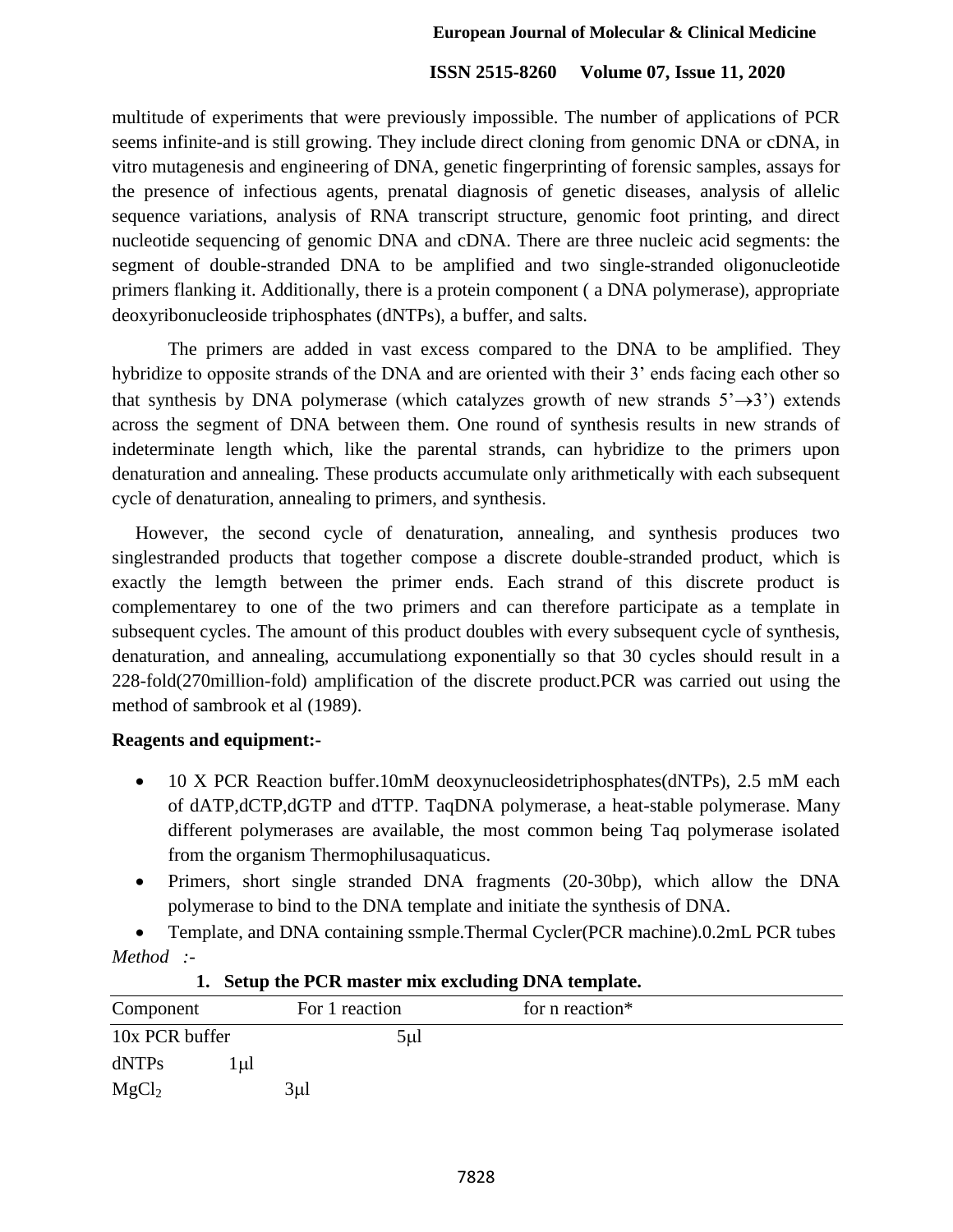#### **European Journal of Molecular & Clinical Medicine**

## **ISSN 2515-8260 Volume 07, Issue 11, 2020**

| Forward primer $(10 \mu m)$ |           | $1.25 \mu$ |  |  |
|-----------------------------|-----------|------------|--|--|
| Reverse primer $(10 \mu m)$ |           | $1.25 \mu$ |  |  |
| Template DNA                | $1 \mu l$ |            |  |  |
| Taq polymerase $(5U/\mu l)$ |           | 0.2        |  |  |
| ddH <sub>2</sub> O          |           | $37.3 \mu$ |  |  |
| Final Volume                |           | $50 \mu l$ |  |  |

\*n reactions=reaction required+1

2. Pipette  $49\mu$ l of PCR master mix into 0.2 ml micro centrifuge tubes. Add  $1\mu$ l of template, seal tubes with lids and gently mix by flicking .Briefly centrifuge to collect content at bottom of tubes (Fig. 2).

Fig. 2: Programme used for PCR thermal cycle



#### **III. AGAROSE GEL ELECTROPHORESIS:-**

Agarose gel electrophoresis is a simple and highly effective method for separating, identifying, and purifying 0.5- to 25-kb DNA fragments. The protocol can be divided into three stages: (1) a gel is prepared with an agarose concentration appropriate for the size of DNA fragments to be separated; (2) the DNA samples are loaded into the sample wells and the gel is run at a voltage and for a time period that will achieve optimal separation; and (3) the gel is stained or, if ethidium bromide has been incorporated into the gel and electrophoresis buffer, visualized directly upon illumination with UV light.

## **Preparing the gel:-**

- 1. Prepare an adequate volume of electrophoresis buffer (TAE or TBE) to fill the electrophoresis tank and prepare the gel.
- 2. Add the desired amount of electrophoresis-grade agarose to a volume of electrophoresis buffer sufficient for constructing the gel. Melt the agarose in a microwave oven or autoclave and swirl to ensure even mixing. Gels typically contain 0.8 to 1.5% agarose .Melted agarose should be cooled to 55°C in a water bath before pouring onto the gel platform. This prevents warping of the gel apparatus. Gels are typically poured between 0.5 and 1 cm thick. Remember to keep in mind that the volume of the sample wells will be determined by both the thickness of the gel and the size of the gel comb. To facilitate visualization of DNA fragments during the run, ethidium bromide solution can be added to the electrophoresis buffer or agarose gel to a final concentration of 0.5 ug/ml. Gel should not be added until it has cooled to  $55^{\circ}$ C. Ethidium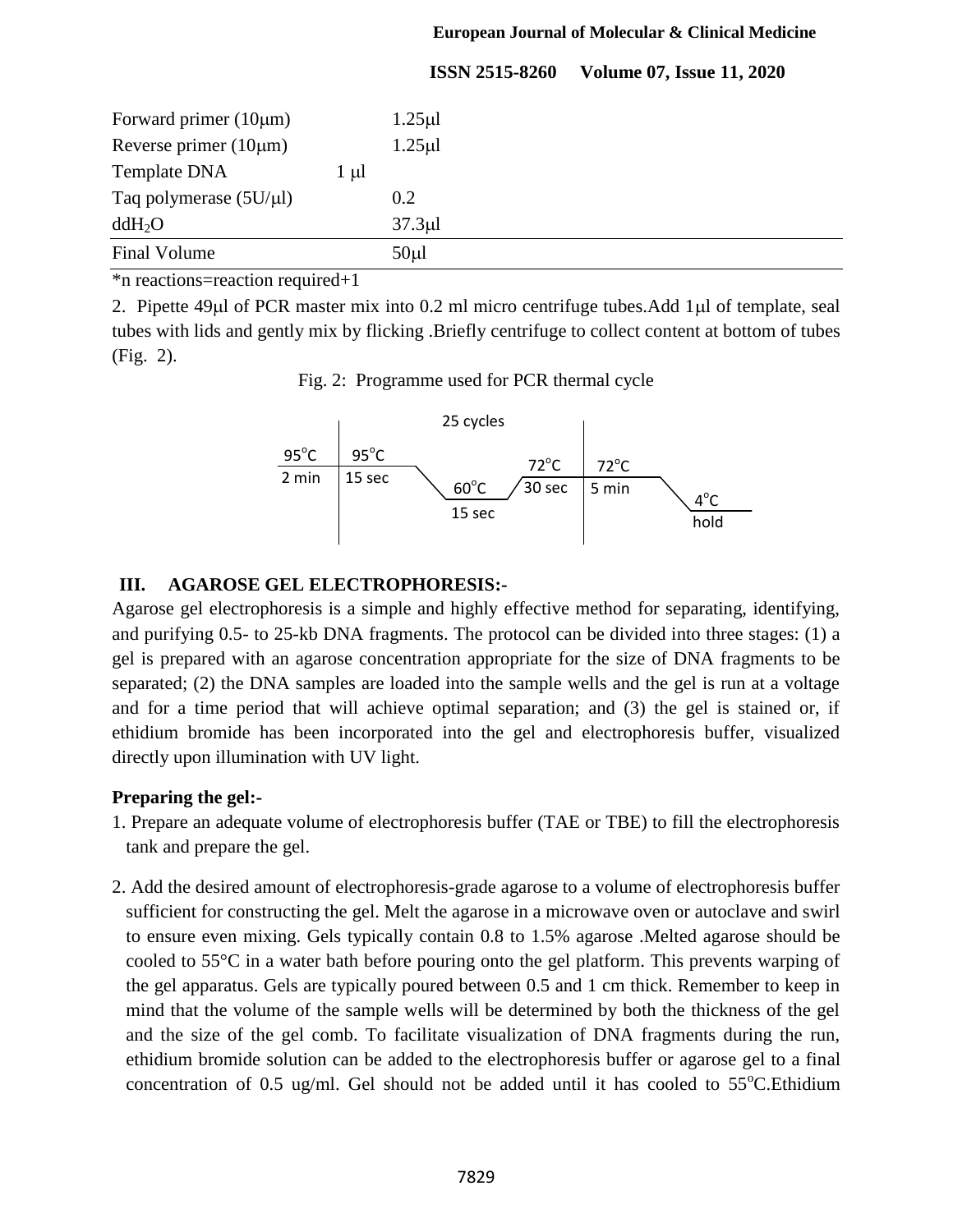bromide is a mutagen and potential carcinogen. Gloves should be worn and care should be taken when handling ethidium bromide solutions.

3. Seal the gel casting platform if it is open at the ends. Pour in the melted agarose and insert the gel comb, making sure that no bubbles are trapped underneath the combs and all bubbles on the surface of the agarose are removed before the gel sets. Most gel platforms are sealed by taping the open ends with adhesive tape. As an added measure to prevent leakage, hot agarose can be applied with a Pasteur pipet to the joints and edges of the gel platform and allowed to harden. Alternatively a gel casting apparatus can be employed.

## **Loading and running the gel :-**

- 4. After the gel has hardened, remove the tape from the open ends of the gel platform and withdraw the gel comb, taking care not to tear the sample wells. Most gel platforms are designed so that 0.5 to 1 mm of agarose remains between the bottom of the comb and the base of the gel platform. This is usually sufficient to ensure that the sample wells are completely sealed and to prevent tearing of the agarose upon removal of the comb. Low percentage gels and gels made from low gelling/melting temperature agarose should be cooled at 4°C to gain extra rigidity and prevent tearing.
- 5. Place the gel casting platform containing the set gel in the electrophoresis tank. Add sufficient electrophoresis buffer to cover the gel to a depth of about 1 mm (or just until the tops of the wells are submerged). Make sure no air pockets are trapped within the wells.
- 6. DNA samples should be prepared in a volume that will not overflow the gel wells by addition of the appropriate amount of 10 X loading buffer. Samples are typically loaded into the wells with a pipettor or micropipette. Care should be taken to prevent mixing of the samples between wells. Be sure to include appropriate DNA molecular weight markers .
- 7. be sure that the leads are attached so that the DNA will migrate into the gel toward the anode or positive lead. Set the voltage to the desired level, typically 1 to 10 V/cm of gel, to begin electrophoresis. The progress of the separation can be monitored by the migration of the dyes in the loading buffer.
- 8. Turn off the power supply when the bromophenol blue dye from the loading buffer has migrated a distance judged sufficient for separation of the DNA fragments. If ethidium bromide has been incorporated into the gel, the DNA can be visualized by placing on a UV light source and can be photographed directly.Gels that have been run in the absence of ethidium bromide can be stained by covering the gel in a dilute solution of ethidium bromide (0.5 ug/ml in water) and gently agitating for 10 to 30 min. If necessary, gels can be destained by shaking in water for an additional 30 min. This serves to remove excess ethidium bromide which causes background fluorescence and makes visualization of small quantities of DNA difficult.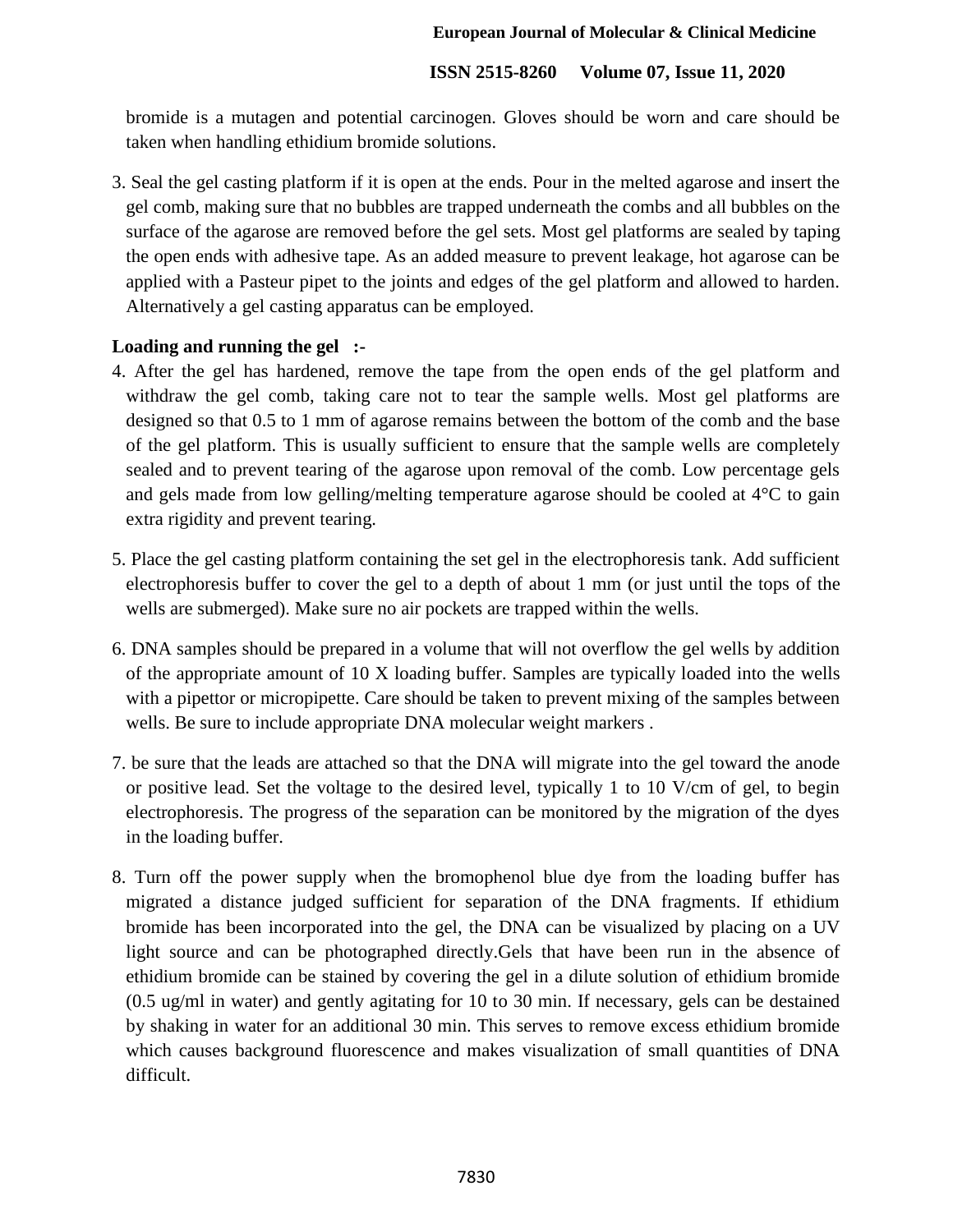## **IV. Photography of DNA in agarose gels:-**

DNA can be photographed in agarose gels stained with ethidium bromide by illumination with UV light (>2500 uW/cm2). A UV transilluminator is typically used for this purpose, and commercial models are available designed specifically for DNA visualization and photography. The traditional means for photographing agarose gels uses a bellows-type camera equipped with a Polaroid film holder. An orange filter is required to achieve a desirable image of light transmitted by fluorescing DNA. Polaroid type 667 film (ASA 3000) offers ideal sensitivity, allowing as little as several nanograms of DNA to be detected on film after making adjustments of exposure time. Gel photography systems can be set up by purchasing and assembling the individual components (e.g., camera, film holder, filters, and UV transilluminator). Alternatively, complete photography systems are commercially available.

A major disadvantage of traditional photography is the high cost of film. This can have a significant impact on a laboratory budget, particularly if large numbers of gels are processed on a routine basis. Because of this, traditional photography systems have been largely replaced with video imaging systems. Such systems use a CCD camera to capture the gel image and a video monitor to adjust focus and exposure time. A thermal printer generates inexpensive prints suitable for data documentation. A second advantage of imaging systems over traditional photography is that many systems come with video-processing computers and analysis software. This enables the degree of DNA fluorescence to be quantified (and thereby the relative amount of nucleic acid), and images can be stored for documentation and publication. Although the commercially available imaging systems are convenient, they can also be assembled on a less costly basis by purchasing the individual components and using public domain or commercially available software.

## **3. RESULTS**

The internal transcribed spacer region for *Trichodermaviride*corresponded to a single band of 600 base pairs while for *Polyporusmonticola*it corresponded to 550 base pairs table 1. Plate I,II,III.

| Sample*   | <b>Absorbance 260</b> | <b>Absorbance 280</b> | $260$ nm / 280 | <b>Concentrate of DNA</b> |  |
|-----------|-----------------------|-----------------------|----------------|---------------------------|--|
|           | mm                    | nm                    | nm             | $($ ng)                   |  |
| TV        | 9.163                 | 0.147                 | .00            | 0.343                     |  |
| <b>PM</b> | 0.045                 | ).152                 | 0.1124         | 73.33                     |  |

## **Table 1: Results of the spectro photometric measurements of Purified DNA samples of**  *Trichodermaviride***and** *Polyporusmonticola*

\* Values are averages of two readings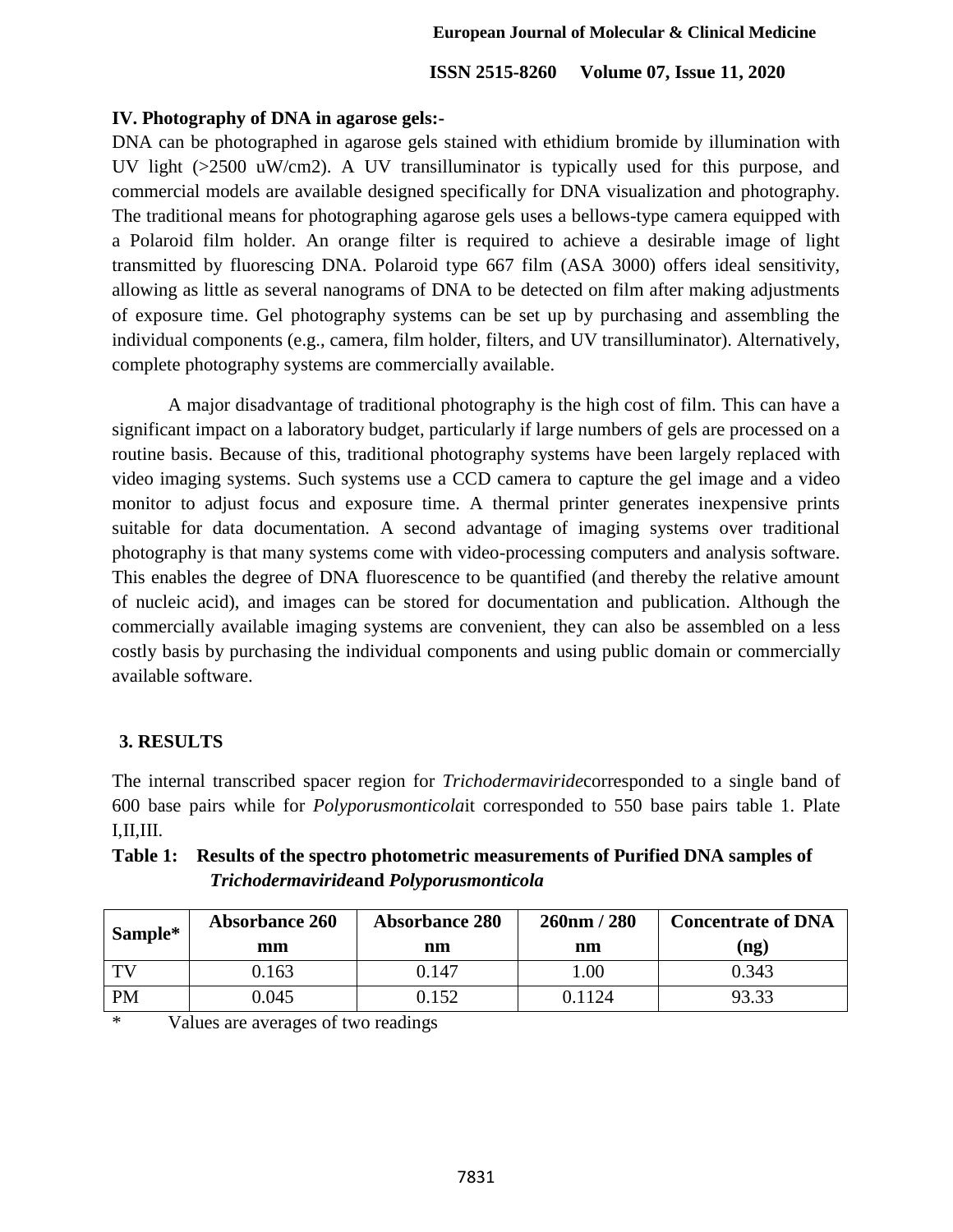**Plate I:***Polyporusmonticola***cultured in agar slopesPlate II:** *Trichodermaviride***cultured in agar slopes**



**Plate III: Agarose gel electrophoresis (1%) of amplified product of Internal Transcribed Spacer regions of** *Trichodermaviride***and** *Polyporusmonticola M1 L1 L2 L3 L4 L5 M2*



*M1=100 bp DNA Marker (Bangalore Genei Pvt. Ltd. Bangalore)*

*L1= Amplified Internal Transcribed Spacer region ofTrichodermaviride (~600 bp)*

*L2= Amplified Internal Transcribed Spacer region of Trichodermaviride (~600 bp)*

*L3= Amplified Internal Transcribed Spacer region ofPolyporusmonticola (~550 bp)*

*L4= Amplified Internal Transcribed Spacer region of Polyporusmonticola (~550 bp)*

*L5=Negative Control (template DNA absent)*

*M2=500 bp DNA Marker (Bangalore Genei Pvt. Ltd., Bangalore)*